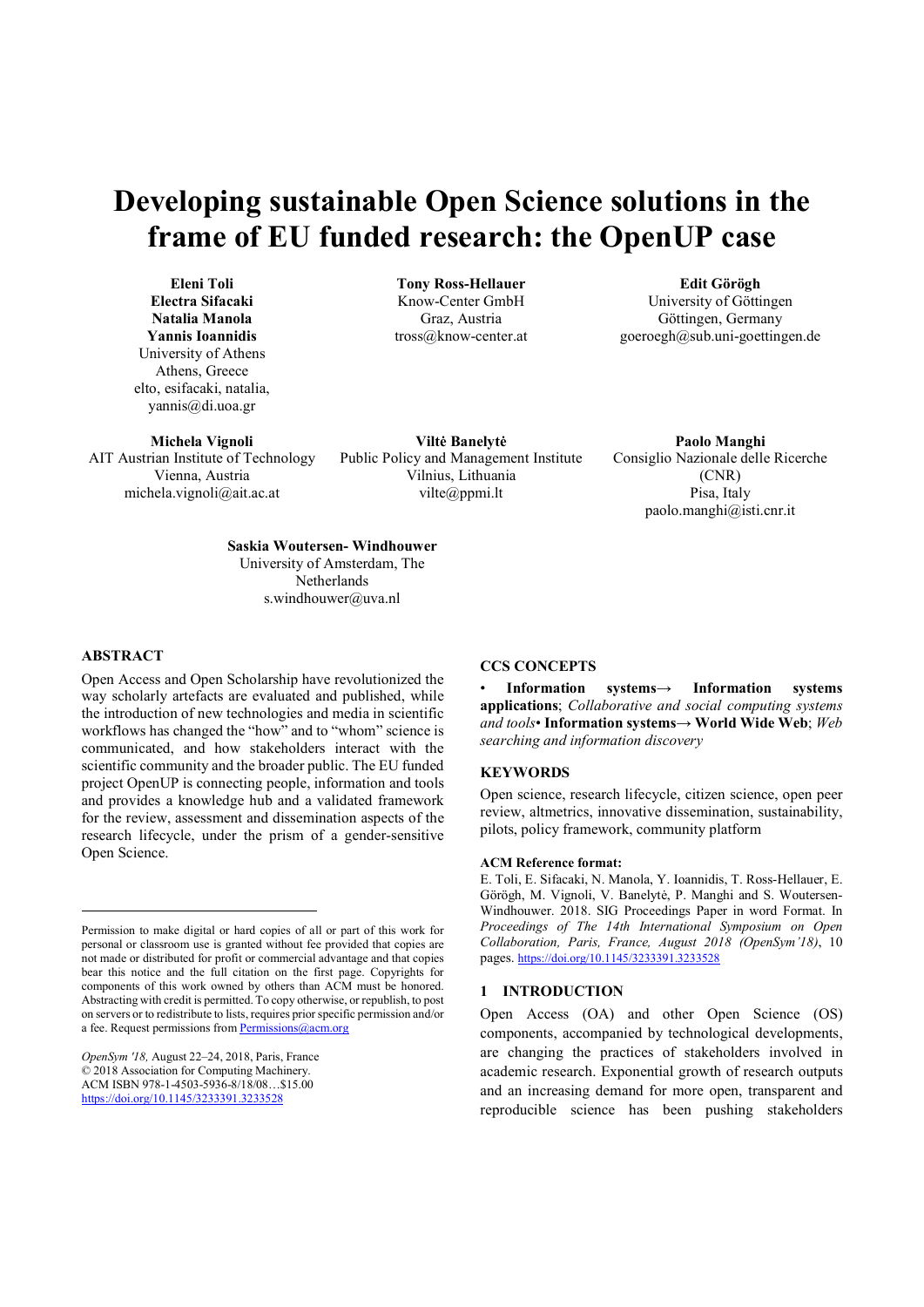(including researchers, publishers, funders, institutions and industry) to rethink how research results are reviewed, published and assessed.

Innovative tools to disseminate research have altered how and to whom science is communicated, and how the public Innovative tools to disseminate research have altered how and to whom science is communicated, and how the public interacts with the scientific community. In addition, traditional research review and evaluation methods do not correspond to this changing landscape and require new policies and practices.

Through analysis, consultation, hands-on engagement with researchers, publishers, institutions and funders, industry and citizens, the EC-funded OpenUP project (http://openuph2020.eu/) is working to a) define a framework that defines roles and processes, benefits and opportunities, b) validate the proposed mechanisms through a series of pilots involving researchers from four scientific communities (Life Sciences, Social Sciences, Arts & Humanities, Energy), and c) come up with practical policy recommendations and guidelines, addressing also gender-related issues in science, to be used by EU, national and institutional policymakers at different settings. OpenUP is engaging with all stakeholders via a series of outreach and training events, and the creation of the OpenUP Hub (https://www.openuphub.eu/), a collaborative web based Knowledge Base that hosts a catalogue of open tools/services, methodologies, best practices from various disciplines or settings, success stories, and reports. This increased level of engagement and knowledge will feed into the development of research and innovation policies that aim to support and complement a gender-sensitive Open Science.

With a clear trend towards open scholarship, OpenUP has engaged partners with a proven outreach capacity in all aspects of the review-disseminate-assess cycle: research organizations and universities that have a track record on open science policies, academic libraries, scholarly publishers, e-Infrastructures, public policy consultancy SME.

#### 2 BACKGROUND

The cyclicity is an important element of science and research. In the recent years the term research lifecycle has been established, referring to the cyclical research process from idea to implementation to dissemination and back to idea [5], including all intermediate steps: planning, primary research, development, publishing, review, assessment, preservation, dissemination, reuse.

In this process, three steps stand out, as they provide the conditions for bringing science from the "laboratories" to the society: the review, the assessment and the dissemination of research results. All three require a high level of interaction either with other peers or broader communities, include multiple processes, and are necessary for making research results available, especially in the context of Open Science. It is for these reasons that the OpenUP project focuses on these three pillars working on new tools and policy recommendations across them.

For many years, the perception of how scholarly artefacts should be evaluated, published and assessed has been rather conventional, with several problematic aspects: The traditional peer review process used by many scientific journals is subject to criticism on several fronts. It has been described as unreliable, too lengthy, biased and lacking accountability and transparency [20, 21]. Research dissemination, often implied a one-way communication from researchers to the society, or was directed only towards other academics. The society, for whose benefit research is done, had merely to "consume" the research results, with no real possibility to provide feedback and have a stake in this process. Evaluation methods of research and researchers are facing criticism as well. The currently used bibliometric indicators like the h-index [17] or the Journal Impact Factor (JIF) [12] are believed to have a bias towards senior researchers or reflect the overall impact of a journal and not that of a specific article [16, 29]. These and other bibliometric indicators are failing to prove their suitability for measuring research outputs and their impact, in the context of a movement towards Open Science. They also do not consider other types of activities that scientists engage in, for example review work.

Open Science and new digital-networked technologies are now revolutionizing all processes above. They have also changed the requirements and practices of a range of different stakeholders, including researchers, publishers, funders, institutions, industry and the public. The traditional foci of publication and evaluation do not satisfy the needs of this changing landscape, and the understanding that it is time for these practices and processes to open up gains momentum.

Open peer review (OPR), with its different components, opens up the traditional process in order to help address the concerns mentioned before. OPR introduces such aspects as open identities (author and reviewer disclose their identities), open reports (review reports are published along the publication) and open participation (wider participation of interested parties in the process) [9]. These new aspects enable a more open discussion around research outputs. OPR can also help authors get feedback not only on the final research outputs (articles or books) but also on what is created at different stages of the research process (software codes or datasets).

Social media and other web-based technologies provide wider platforms for researchers to innovatively disseminate their work and for public and other parties to get information or engage with the researchers. Many research funders are also calling for stronger engagement of policy makers, industry, civil society organisations and citizens [11]. Such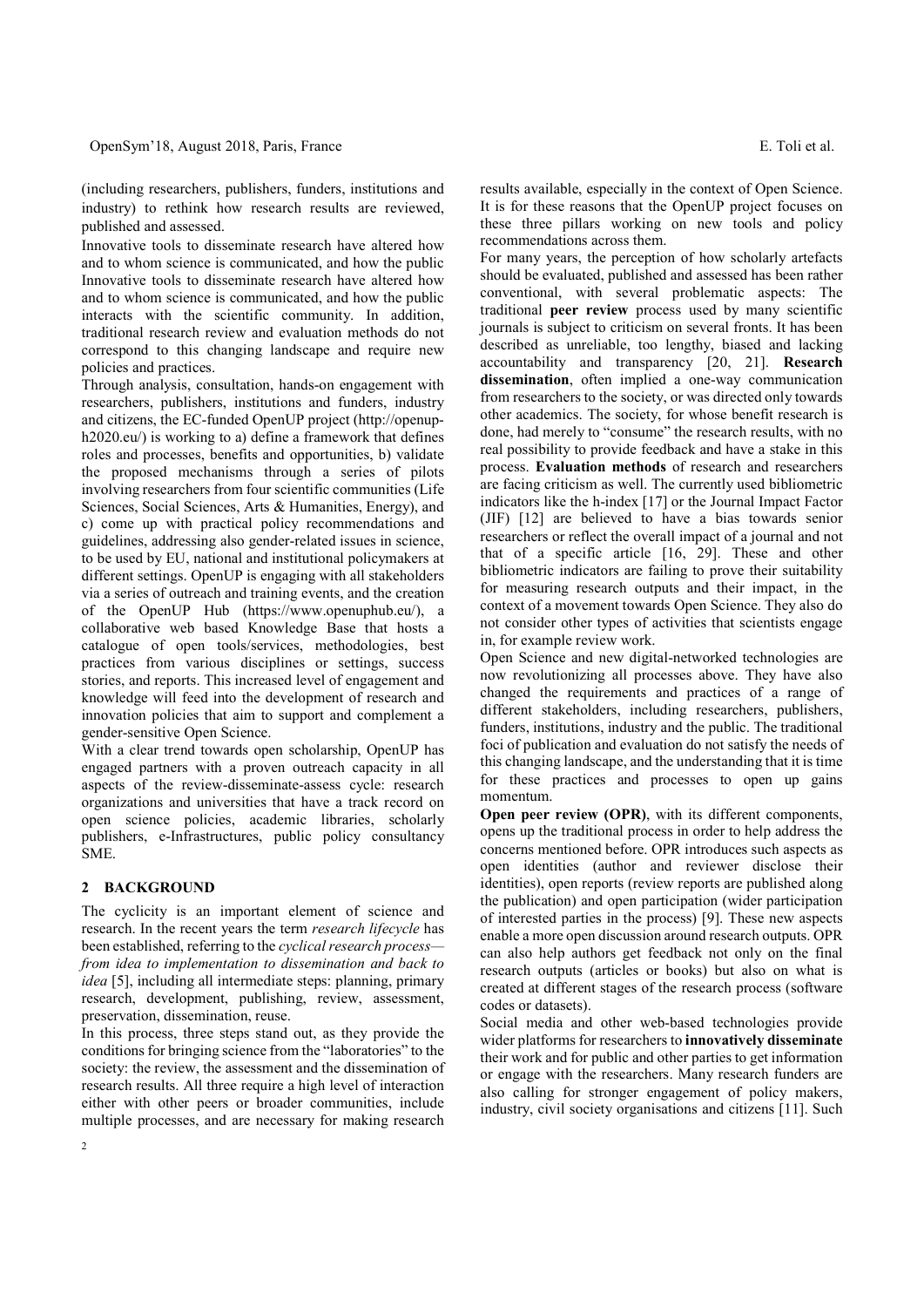engagement of different stakeholders in research and innovation is needed to foster mutual understanding, cocreate research and innovation outcomes, provide input into policy agendas and ultimately to facilitate research result uptake.

In response to this, altmetrics emerged to broaden research and researchers' evaluation and impact. The growing uptake of new forms of dissemination (e.g. blogs, Twitter, openly available reports and data) is now also driving the use of alternative metrics. They hold the potential to improve the way research impact is understood and measured as well as to identify gaps in the researcher recognition, evaluation and researcher career advancement systems that have been previously overlooked. The concept of altmetrics is, however, still new and rather a small proportion of researchers are aware of it and even fewer use them [27].

## 3 OPPORTUNITIES AND CHALLENGES IN UPTAKE

Open Science is undoubtedly in uplift, and this is reflected in the significant increase of related outcomes: OpenDOAR, for example, listed in May 2016 3.090 open access repositories [23, 24]. Flagship initiatives initiated or endorsed by the European Commission have also greatly contributed to it. The seventh framework strongly encouraged for the first time the publishing of research data and publications in open access repositories, through the Open Data Pilot initiative. In H2020 this direction has become even more "mainstream" as research projects now had to justify the opt out from open data publishing. A new dimension has been added to the discussion: "how to get the most out of the open data published, by making them findable, accessible, interoperable and reusable (FAIR)" [31]. In parallel, expert groups and working groups have been established by the European Commission to produce recommendations for several areas of Open Science [8].

This is an environment that triggers also further developments in OPR, innovative dissemination and altmetrics. The OpenUP landscape scanning showed that although the new methods and tools have been taken up mostly by researchers and other actors in the academic world, several reservations still exist. Some of the arguments researchers brought up, when asked about the adoption of novel practices in relation to review, assess and dissemination include the following: they still feel tied up to the prevailing system of the peer review, dissemination and evaluation practices. The new concepts and practices are not well-established, and some researchers and other stakeholders are not aware of the new developments and what specific options they entail. Adoption of novel methods also requires time and financial resources. This might compromise the time and other resources researchers want to devote to conduct their scientific investigations.

These considerations explain why alternative practices are not as widely adopted as they could and have not yet scaled out, despite the impact and benefits they could have, and which is recognized by the majority of stakeholders, as this has been also captured in a broad survey conducted by the OpenUP project. To overcome this barrier, the EC and national governments are monitoring related developments also through the establishment of experts groups and the funding of various projects that aim to study and test the novel approaches. It is exactly in this context OpenUP project is unfolding its activities, aiming to contribute to the paradigm shift towards open science.

#### PROJECT METHODOLOGY

Ascribing to Open Science principles reflects first and foremost the commitment to make scientific knowledge more transparent and accessible, also by opening up the process to broader communities and society. The emerging of Citizen Science, we witness in the recent years, makes this process a bi-directional one: citizens are no longer only the recipients of research results, but play an active role in how research is done. Their involvement offers whole new possibilities to scale out research results, offers a means of doing substantial, thoughtful public outreach and tackle "otherwise intractable, laborious or costly research problems" [15]. Citizen Science is a way of democratizing science [19].

To our understanding, the above set a general framework for the work plan of an Open Science research project: it should pursuit community driven objectives and adopt a participatory design. The OpenUP project is following this direction to ensure that the needs, concerns and ideas of stakeholders involved in the review-assess-disseminate steps of the research lifecycle are heard and respected. The OpenUP partners are engaged in an overarching research exercise, implemented on two parallel and complementary levels:

- 1. Activities and tools for the direct interaction with communities and individuals. These include interviews, focus groups, training events, policy workshops, conferences and most importantly the operation of seven pilots. All the activities above play a significant role in the project, as they provide the necessary mechanisms to establish a "real" network of people and allow the direct collaboration and exchange.
- 2. Tools and services for the online interaction. This refers to the online collaboration platform OpenUP Hub and the conduction of an online, Europe-wide survey of researchers on the key topics of the project. The Hub allows for a constant interaction and information flow, while through the survey we reached out to the main experts and stakeholders to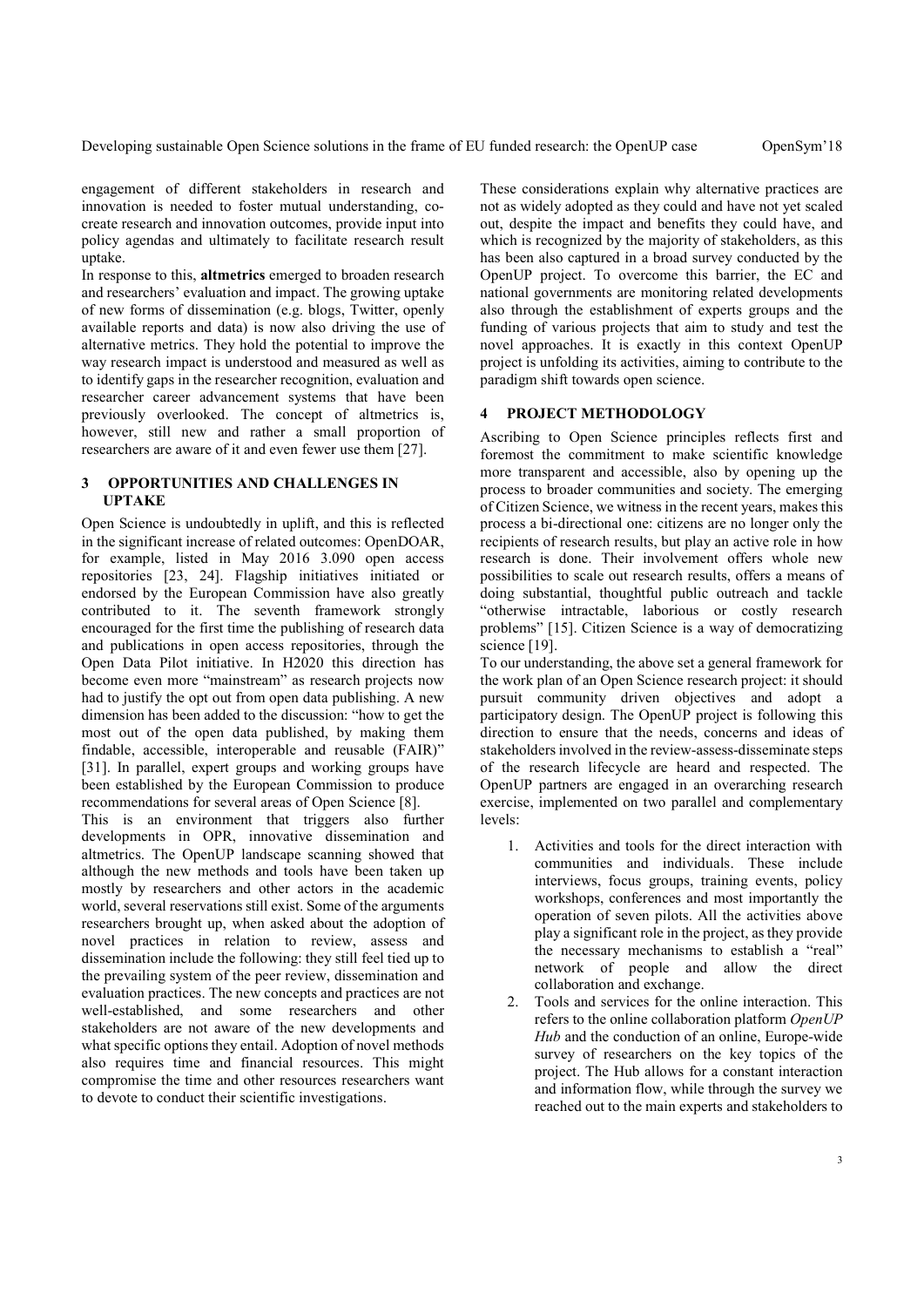gather their inputs on the current practices, challenges and the latest developments.

In addition to the above, our work is underpinned by broad landscape scans of literature and national policies on open peer review, innovative dissemination and altmetrics. All project's results are being tested in the OpenUP pilots involving researchers from four scientific communities. All the findings and conclusion of OpenUP will be analysed through a scenario analysis. The main results and selected scenario will also be validated in a high-level policy workshop involving representatives from national and EU level policy-making bodies, institutions, funders, researchers and infrastructure providers. The final product of the project will be evidence-based and validated recommendations directed to the EU, national and institutional policy-makers, funders and researchers looking for ways to address the emerging challenges and adapt to the rapidly changing scientific research landscape.



Figure 1: The methodological framework of OpenUP leading toward the stakeholder-validated policy recommendations.

In the remaining sections we present major findings on the review-assess-disseminate aspects, and results achieved thus far, as several project activities, and especially the pilots and the OpenUP Hub, are still ongoing. We also make an outlook on / to the expected policy recommendations and the sustainability of the project outcomes. researchers are aware of it and even fewer use them [27].

#### 5 THE OPENUP PILOTS

#### 5.1 Pilots methodology and importance

The aim of the OpenUP pilot studies is to test and evaluate selected innovative peer review, dissemination, and impact measuring approaches applied to specific research areas and communities. Together with research communities from arts and humanities, social sciences, energy, and life sciences, OpenUP applies and tests technical and processual solutions

for innovative peer review, dissemination, and impact assessment. The pilots are two design studies (pilots 2 and 3); four workflow implementations (pilots 1, 4, 5 and 6), and a statistical analysis (pilot 7). Insights gained from the evaluation of the individual pilots will deliver further input on working practices, developing standards, and remaining gaps. In terms of awareness raising and community support, the pilot studies strive to document resulting success stories and working practices, which can become a useful resource for other communities. Finally, OpenUP hopes to inspire and equip the communities directly involved in the pilot studies with knowledge and methods to adopt the tested Open Science practices beyond the duration of the project. The final evaluation report will summarise implications and lessons learned from the three key areas of OpenUP and provide useful input to the policy recommendations. Major findings from the interim report [30] are summarised here. value and the sample history.

#### 5.2 Major interim findings

Pilot 1, Open Peer Review for Conferences: Initial feedback from the researchers involved in the OPR process at the EMVA [10] conference was very positive. Overall, the participants expressed a strong acceptance of the proposed OPR process [32]. The greatest fears associated with OPR included: biased/whitewashed reviews due to nonanonymity; and backlash for bad reviewing (e.g. over other channels/private email).

Pilot 2, Open Peer Review for Research Data: HMD [14] is a well-known data source and is being analysed by OpenUP to provide insights on best practices that can be adopted also by other social science communities. Interviews with key experts at HMD contributed to a better understanding of the data management procedure in population studies in general and the usage of the HMD in particular.

Pilot 3, A data journal for the Arts and Humanities: The pilot develops a framework for a Humanities data journal which will be implemented by DARIAH [6]. Stakeholder feedback and best practices of how data publishing is being approached and managed in Arts and Humanities was gathered from earlier surveys and reports as well as in interviews with experts.

Pilot 4, Transferring the research lifecycle to the web: The Open Online Research (OOR) tool [4] has been tested by various groups of participants. The results confirmed that the tool enables online collaborative interpretation. A core observation is that the whole process and tool need to "radiate" diversity and inclusiveness. Differences in terms of gender, ethnicity, educational background and hierarchy are influencing participation in general and the kind of contribution in particular.

Pilot 5, Reaching businesses and the public with research output: We conducted interviews with science communication experts to elicit dissemination requirements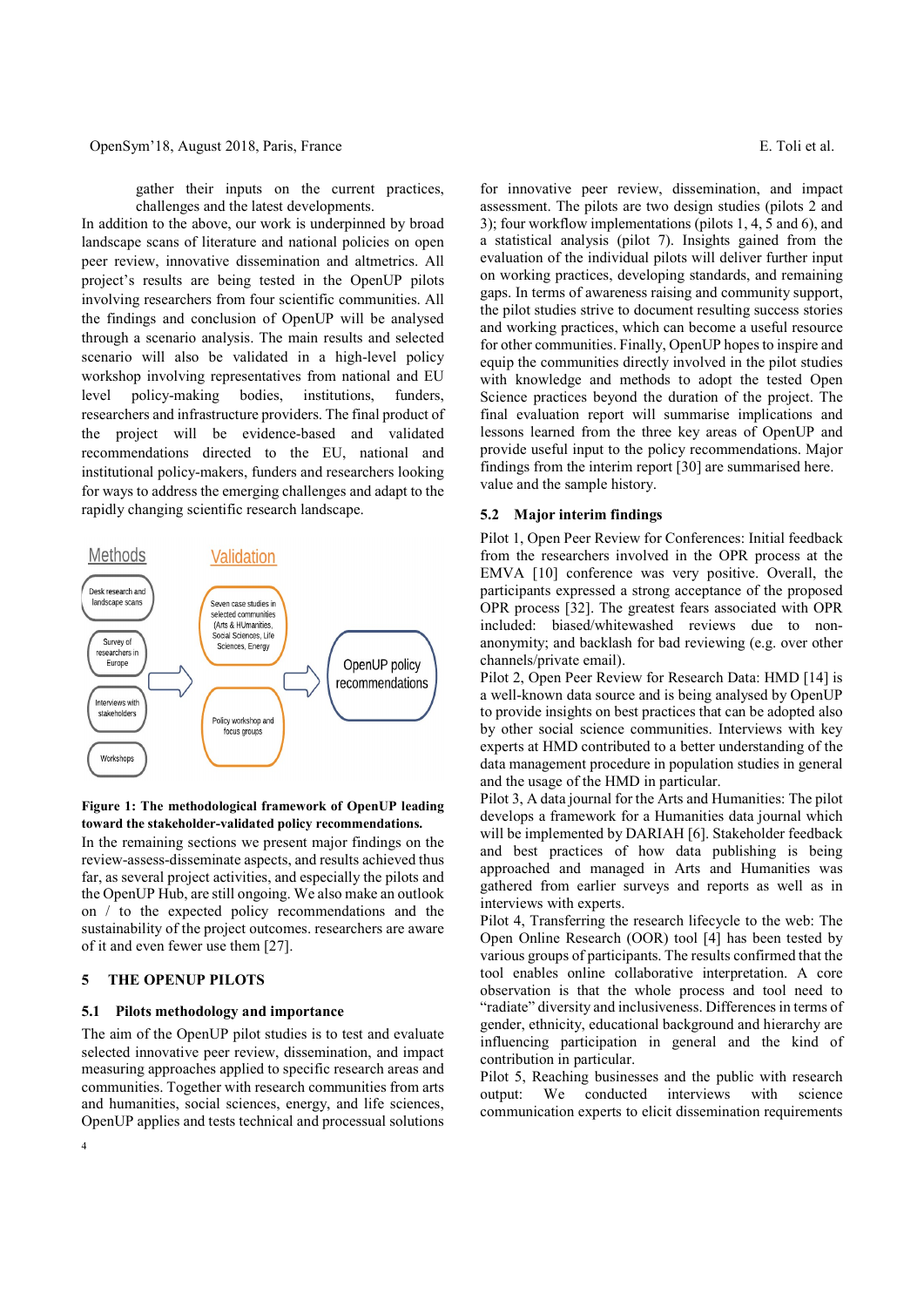Developing sustainable Open Science solutions in the frame of EU funded research: the OpenUP case OpenSym'18

by the two targeted audiences (businesses and general public). Information on needs and expectations of businesses and the general public audiences, as well as the science communicators' experiences and success stories were collected and fed into communication guidelines for researchers [7].

Pilot 6, Reflexivity of metrics on medical research and dissemination practices: The translational research community we are cooperating with is highly interested and open to open science and Altmetrics, in particular the institutional managers. The community needs to develop<br>next of the matter higher higher distribution of 1 novel criteria and categories of what makes biomedical research more transparent and efficient, for which we aim to provide some support.

Pilot 7, Piratical demand as a form of impact indicator and reaching unexpected audiences: We scraped library availability and metadata from the worldcat database for more than a million titles. For each title, we scraped for more than a dozen locations (as defined by the most frequent locations of illegal downloads), prices and legal availability. We developed an online service allowing real-time exploration of the dataset.

## 6 THE OPENUP HUB

It is an auspicious fact that there is a plethora of initiatives advocating and developing tools for the Open Science movement, contributing every day to the wider adoption of its principles. They range from very broad ones, to others that address only particular aspects. Some are providing an e-learning platform with training resources on open science aspects and guidance on how to develop related strategies Multidisciplinary and skills (https://www.fosteropenscience.eu/). Some others communities advocate for performing responsible research and innovation (RRI), provide a toolkit to support it and aim at building a European community of practice around this topic (rritools.eu). Others support the reproducibility or research artefacts and data by providing services for integrating Persistent Identifier (PID) services across the research lifecycle and data publishing workflows (https://projectthor.readme.io). And there is of course the most significant initiative OpenAIRE (https://www.openaire.eu/), the broadest European network of people, dedicated to the promotion of open scholarship and the substantial improvement of the discoverability and reusability of research publications and data. It implements and aligns Open Science policies across Europe and the world, deploys services to embed Open Science into researcher workflows, develops global open standards for linking all research, and monitors Open Science in Europe.

These are only few examples of the numerous projects and initiatives that are active in the area in the recent years, showcasing the different possible directions. The OpenUP homogenous research Hub is contributing to this open science landscape through two key features: while it reaches out to all stakeholders

involved in the research lifecycle (researchers, universities, European and international organisations, librarians, funders and ministries, content publishers) it maintains a strong focus on only the three elements "review-assess-disseminate". It aims thereby to create an increased level of engagement, grounded on the bidirectional interaction with the community, providing a comprehensive knowledge base around these topics that can support e.g. early stage researchers in their work, while offering in parallel the tools for a direct collaboration.

#### The community dimension: ensuring multi-way communication

OpenUP Hub (openuphub.eu) is an open, dynamic and collaborative knowledge environment that systematically captures, organizes and categorizes research outcomes, best practices, tools, and guidelines relevant to reviewdissemination-assessment phases of the research lifecycle through the prism of Open Science. It is a community-driven solution which puts the scientific community in the center to support its needs. It primarily addresses all key stakeholders engaged in the research lifecycle: researchers, young scholars, educators, librarians, publishers and Research & Innovation (R&I) project members. It also actively engages the rest of its important stakeholders that have a "stake" in the research lifecycle: Open Science advocators, policy makers, funders, general public and representatives from the industry.



## Figure 2: Interaction triangle within different research groups, engaging the society and communicating to and with the society [18].

The multi-way communication and interaction are an integral part of the OpenUP Hub. It is a tailor-made solution designed by the community for the community, that allows people interested in or working on innovative methods of review-assess-disseminate to connect to each other and publicize their work. The interaction in a higher level schema can be therefore described through a triangle of a community, multidisciplinary scientific communities and the society/citizen scientists, as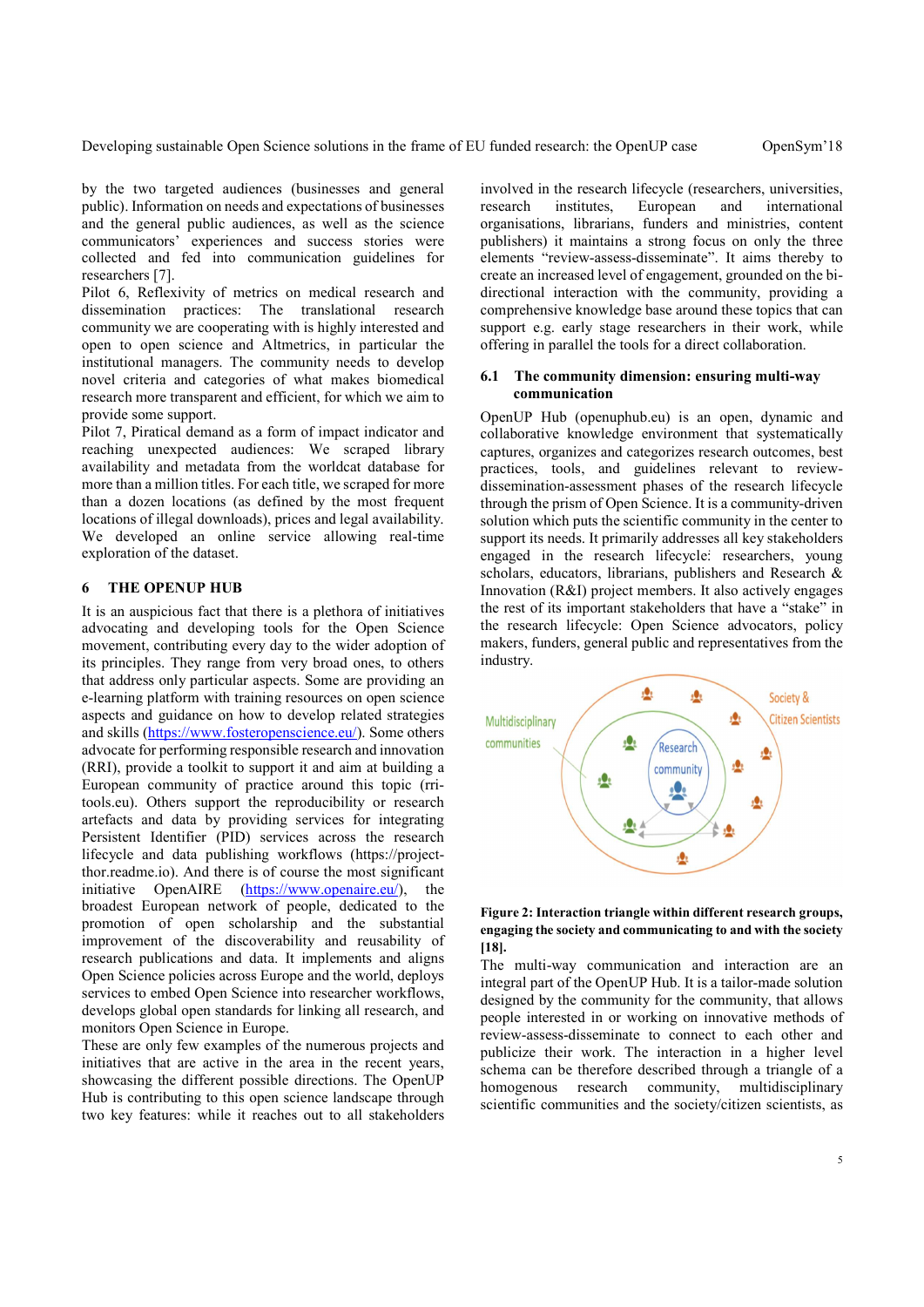illustrated in Figure 2, where all edges denote two-way communication.

#### 6.2 Functionalities and use

OpenUP shifts from one-way to multi-way communication and open dialogue, opening multiple channels that give the opportunity to all users to interact with the hosted material and connect with other users. Interaction is encouraged and supported by several means. The OpenUP Hub provides:

- A toolbox for open science solutions, trainings and services addressing specific needs & questions on alternative peer review, altmetrics and innovative dissemination methods. The hosted material is selected based on a thorough landscape scan of the three domain fields and validated by the community.
- A Blog where articles and point of views on Open Science are collected, uploaded and promoted. Scientists, librarians, open science advocates and all community members are motivated to promote and advance their work, share innovative ideas, receive feedback from experts and interact with other community members.
- The Q&A forum Ask Open Science [2] to promote the immediate communication and chatting between members, ask questions or provide answers and support to other members on issues related to Open Science. The Q&A forum The Ask Open Science has been established in liaison with Christian Pietsch and supported by the Bielefeld University
- An Observatory that senses the community pulse about open peer review, altmetrics, communication of science, the role of women in science and responsible research & innovation.
- A Calendar to share and view major events of the field.
- A Suggestion Box, where all users can suggest new tools, material, events, ideas.

These features are the result of the analysis of our interaction and exchange with the communities. Being a communitydriven initiative, the OpenUP Hub is open to adapt and change, so that it remains a useful tool for the review-assessdisseminate aspects and allows people working on, or interested in these topics to connect to each other, publicise their work and create a community of peers.

## 7 MAJOR FINDINGS ON THE THREE PROJECT PILLARS

#### 7.1 Review

6

The alternative review tools, services and approaches offer various methods for review (e.g. open review, prepublication or post-publication review, collaborative or decoupled review, and different degrees of openness in identity, participation and interaction among stakeholders). They might differ in their solutions, but they all carry several common features: (1) they move away from the established publishing and review system by finding solutions to the problematic aspects of the traditional single/double blind review process (i.e. lack of transparency, potential bias, quality of review, etc.), (2) the review process becomes more transparent either by opening up certain aspects of the process, or by providing detailed review policies, (3) they urge a more conscious, collaborative participation by stakeholders, either through invitation and dialogue within small circles between authors, editors and reviewers, or through crowdsourcing the process and allowing the public to add comments and reviews.

These tools and services described on the basis of the seven attributes of open peer review [26] identify the main issues where intervention is needed in the traditional review system. The solutions they offer invigorate conversation among researchers about the functionalities of review as well as their role and responsibilities in the process. Such dialogue, which is continuously reshaped by the exchange of ideas, new perspectives (open science approach) and tools (e.g. ORCID review tracking functionality) and emerging frameworks (e.g. pre-registration of research, uploading preprints for grant application), promises a more scholarcentric approach. The peer review discourse is also advanced by a more proactive stance of the stakeholders involved. Initiatives, such as the Open Science Peer Review Oath by F1000 Research [1] or the Peer Reviewers' Openness Initiative [25], urge reviewers to define the terms of review and ensure that reviewed scientific results are open and reproducible, which consequently lends transparency to the peer review process and increases its impact and outreach.

The OpenUp user-centered survey results - conducted in the beginning of 2017 to test the researchers' attitudes towards peer review tools and services [27] - show that researchers seem to be reluctant to fully embrace openness in the review process, but definitely see advantages of a transparent, collaborative review process. In order to make researchers less vulnerable to share their work and make their research open for comments, these alternative tools and services would benefit from further standardization and integration into the research cycle [28]. However, the formal acknowledgement of the viability and validity of these alternatives, such as independent review services or review solutions for repositories and preprint servers, presupposes discussion on their sustainability, long-term availability, and their uptake by the researchers.

Fiona Godlee [13] cited four main reasons in support of open peer review: (1) ethical superiority – open peer review makes the reviewer and the editor more accountable for the peer review process, (2) lack of adverse effects, (3) feasibility, and (4) recognition for peer review work. More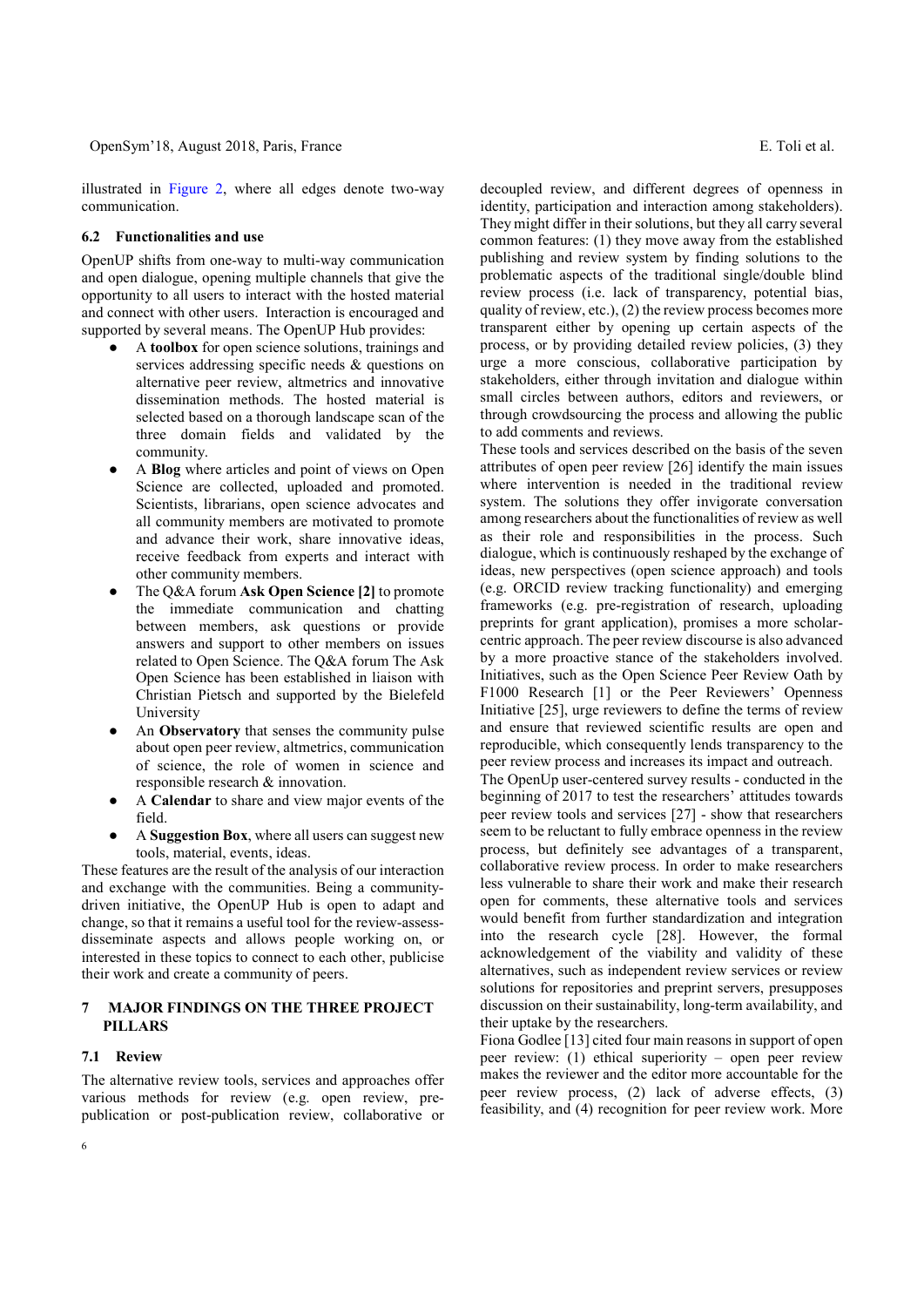than a decade later these benefits still seem as valid basis for the increasing presence of review alternatives. Our survey results support this view since researchers consider transparency and the recognition, alternative review services and methods offer, valuable aspects of the changing scholarly review discourse.

### 7.2 Disseminate

Our exploration of the emerging landscape of innovative dissemination has been driven by user-needs. The goal is to categorise stakeholders in order to provide researchers with entry points to innovative dissemination where methods and tools can be chosen based on audiences, their skills and their requirements. Our stakeholder groups include researchers, institutions, funders, publishers, and citizens.

To assess user-needs and scope existing tools and services, we have employed three primary instruments: (1) a literature review, (2) an extensive survey of European researchers, (3) targeted stakeholder interviews, (4) case studies of projects employing innovative dissemination methods, (5) systematic review of online tools and platforms.

Our investigation has revealed a wealth of approaches going beyond traditional academic publishing and gathered success stories and good practices from all over the world. One of the most striking lessons learned from the analysis is the fact that dissemination in an open science context is increasingly done at earlier stages of the research lifecycle and is thus becoming an integral part of the whole research workflow. In addition, dissemination becomes more interactive; as a result, it is often difficult to draw the line between the activities of dissemination and participation.

With respect to gender, we have identified four relevant aspects: (1) the gender distribution within the team responsible for research and dissemination, (2) representation of gender in the disseminated materials, (3) gender sensitivity and inclusiveness of the used dissemination tools, platforms and strategies, and (4) gender aspect related to the target audience. When it comes to openness, the results of the case studies show that researchers need guidance in terms of choosing the right license for their materials in order to achieve the highest possible reuse of their materials.

When targeting the general public, care must be taken to break down this very homogenous group into smaller groups of potentially interested parties. It is important to transport clear and exciting information snippets and to tell a story. While we can observe enthusiastic uptake with specific groups of researchers, the survey results also showed that there is a gap in practice when it comes to innovative dissemination. Communicating to a wider audience seems to be more of a developing norm with early adopters than a widely exercised practice. Lack of knowledge of innovative dissemination channels and methods are important barriers for adoption, especially for young researchers. This is where OpenUP's innovative framework comes in. It is designed to give stakeholders recommendations for innovative dissemination practices tailored to their requirements and their resources. To this end, the OpenUP Hub has developed explanatory resources to brief stakeholders on key concepts, as well as directories of key tools and services to enable innovative dissemination.

#### 7.3 Assess

The main goal of our research work in regard to alternative assessment techniques, is proposing a validated taxonomy of channels of scientific knowledge dissemination and altmetrics. The taxonomy provides scholars and academia in general, the possibility to choose the relevant indicators based on the communication channel selected to disseminate the underlying research.

This endeavor involves a broad bottom-up sourcing of information and intelligence about how both dimensions will be linked. In particular, we have put to work: (1) a literature overview on altmetrics and indicators to assess impact of research (2) interviews with experts from the field of bibliometrics and altmetrics and (3) a desktop survey to investigate the adoption rate of altmetrics indicators. Our key findings [3] are:

- The survey results indicate that traditional channels of dissemination such as publications and conference presentations, are still in a high preference of researchers for communicating their results. As a result, the adoption rate of alternative metrics remains in a primitive stage, introducing the necessity for training in deploying innovative dissemination strategies, using alternative techniques and assessing these channels.
- Different research fields have different needs and objectives in concern to dissemination which subsequently also influence the use of these channels. Therefore, the need for field specific interpretations and targeted solutions for assessment become necessary.
- According to the taxonomy results, it is observed that scholarly appreciation and altmetrics' coverage are highly correlated.
- Technical characteristics and lack of accessibility (e.g., existence of APIs) of innovative dissemination constrain usage and impede construction of metrics.
- More efforts are required to make metrics more "meaningful", namely, it is necessary developing a solid context and presentation of the data that produce them. This will be a provide more information for all parties of interest (publishers, scholars, policy makers, and service providers). mutual endeavors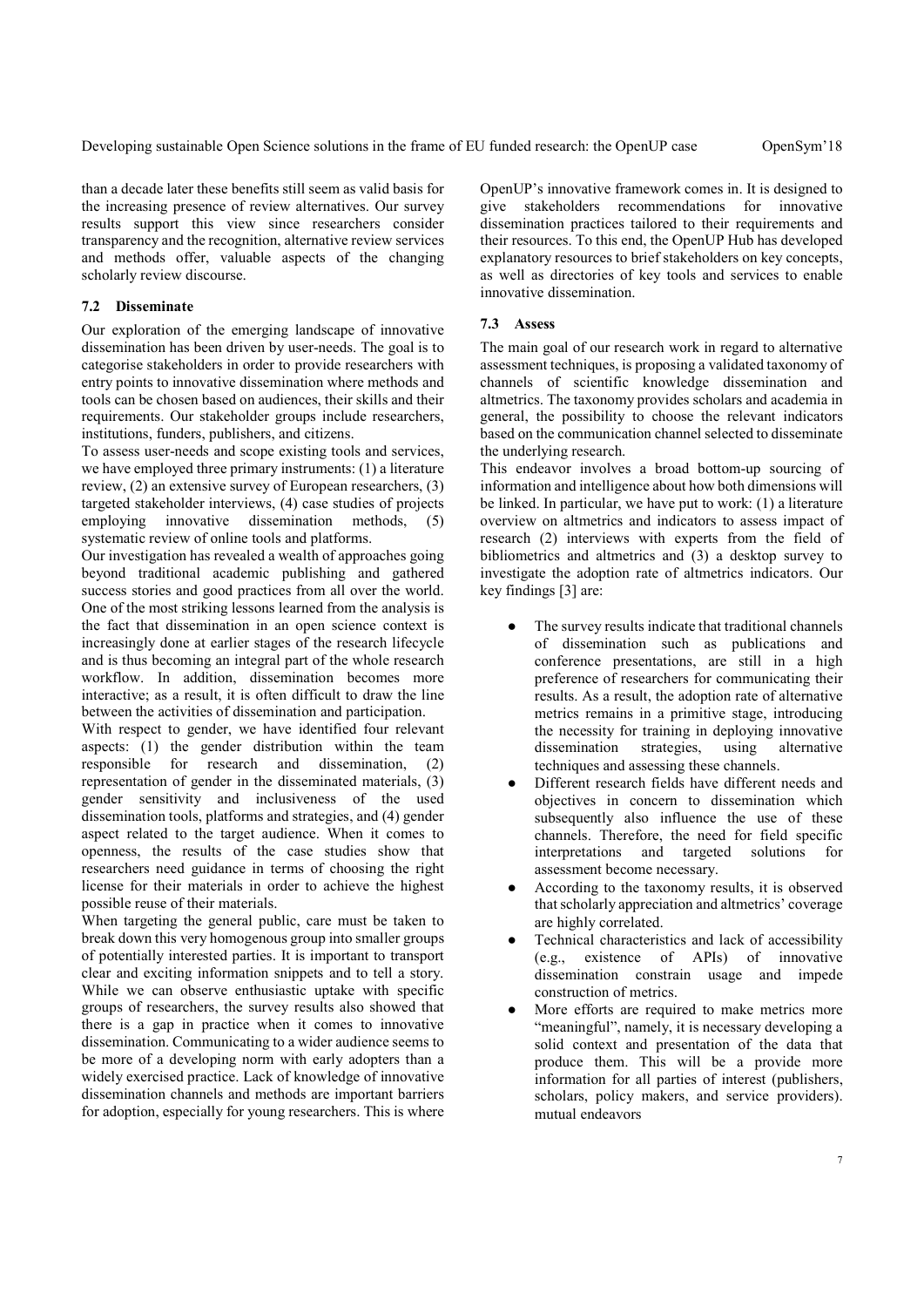## 8 LOOKING AHEAD

In the remaining months of the project it is planned that the project will deliver its key outcomes that have the potential to impact the work of Open Science communities: we will analyse the outcomes of the seven pilots and combine them with the input received through the focus groups, we will provide peer review recommendations for the research workflow, we will expand content and functionalities of the OpenUP Hub and, finally, focus on the convergence of all activities and the production of a comprehensive policy framework. value and the sample history.

#### 8.1 Open review of scientific process

Peer reviewing the whole research flow is certainly the most complete conception of evaluation and assessment of digital science. Its modeling includes the scientific method, which corresponds to how science is performed (the structuring of scientific thinking); and the experiments, which model how science was carried out in terms of "steps", performed using e-infrastructure tools (e.g. services, facilities), and input and output research products (e.g. datasets, algorithms, software). Existing approaches nicely address some of these challenges, but none of them tackles the general problem. The most advanced solutions are focused on encoding experiments as digital objects (e.g research objects), thereby targeting reproducibility of one specific step (typically the conclusive one) of the research workflow, hence they disregard the overarching issue of research flow peer review. After investigating these issues, the project has developed some ideas in the direction of the definition of a framework for the representation of "research flow peer review by scientific discipline". The framework introduces primitives to design templates of research flows, which can be followed by scientists to perform and peer review the scientific method. Ideally, such a framework may become the driver for developing tools for "ongoing peer review" of research flows, by "real-time hooking" to the underlying digital laboratory, where scientists are carrying out their research flow. Such tools would abstract over the complexity of the research activity and offer user-friendly dashboards to examine the scientific process adopted, explore the ongoing research flow, and evaluate its intermediate experiments and products.

#### 8.2 Outlook to the OpenUP Policy Framework

The OpenUP policy framework is based on a solid research and evidence base that was built up by various research activities as well as by bringing stakeholders into an open dialogue to consensually identify and validated the reviewdisseminate-assess mechanisms fit for the evolving practices of RRI in an Open Science and gender sensitive context. The main groups of interest that will be addressed with this activity are institutional decision-makers, national and EUlevel policy makers, funders, libraries and infrastructure

providers. The interim recommendations of our work are summarized as follows:

- Delivering awareness-raising activities, to researchers to become familiar with the challenges and the notion of review-dissemination-assessment phases of the research lifecycle underlying gendersensitive issues.
- Adapting policies and funding requirements to accommodate the needs of researchers when they engage in open peer review and innovative research dissemination. Providing sufficient time and financial resources for such activities through dedicated support actions, acknowledging them in assessments.
- Stimulating practice of new methods, facilitating collection of data and evidence, and playing an active role in the construction of a knowledge base regarding these practices.
- Sharing the results and findings of the successful initiatives at high-level and disseminating them to other interested parties, Europe-wide. Infrastructures should be developed to enable use also by countries with lower research budgets. European Union and national policy-makers should implement the best approaches and introduce them into research policies also considering gender aspects.
- Informing researchers and research administrations about green and gold Open Access, publishing procedures and possibilities to cover related cost, by organising inhouse trainings, as it seems that there is still a need for clarifications in this respect.

#### 8.3 Sustainability of projects results

The project-based research has become the dominant way of doing research in Europe in the recent years. The huge number of projects funded through the several EU frameworks (currently 533.805 on CORDIS) demonstrate this. This form of doing research is a highly debated issue, with many supporters and opponents. It holds a truth, it is difficult to tackle, especially complex, scientific challenges, working on a short-to medium term timeframe. The danger exists, that the research objectives and goals are adapted, to be manageable and reachable within the limited time. On the other side of the coin, we have to consider that for many disciplines and countries, the EU funding is the most important resource they can rely on (if not the only one…) for performing research. This fact poses additional challenges to and increases the importance of the sustainability of the project outcomes.

Sustainability is an important concept for society, economics, the environment, and for science. As sustainability science has become a research field on its own, it shows that this issue is an integral part of research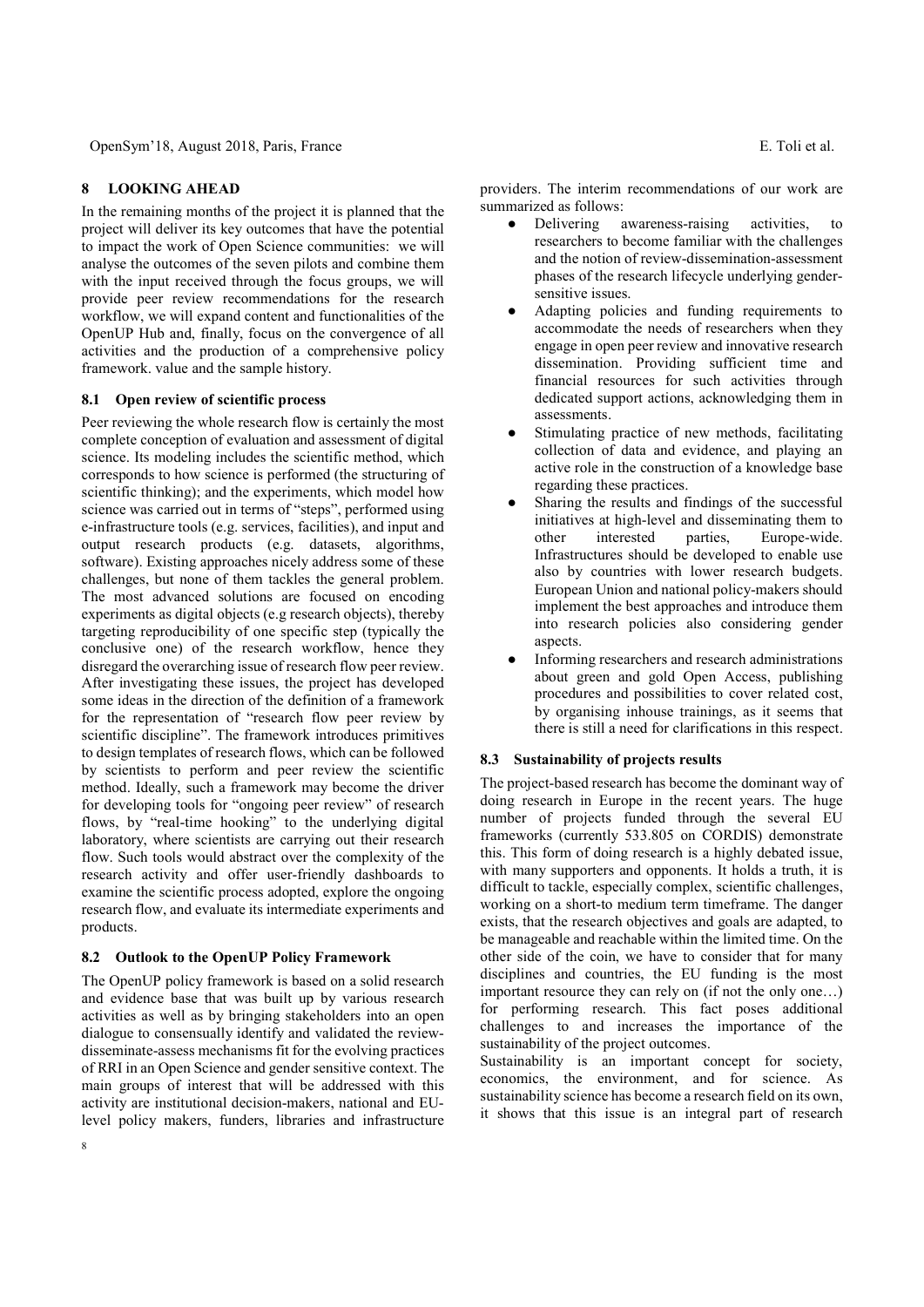developments. The goal of sustainable science is to create long-term integrity of knowledge creation, discovery and dissemination (citation?).

Having in mind the above, OpenUP has been working on the sustainability aspects following the pattern: aggregate in the long-term people, data and online services under the umbrella of a validated policy framework. All them combined, reach a different quality and are more than the sum of the parts.

OpenUP has reached out, via the multi-faceted activities described in previous sections, to numerous Open Science stakeholders, most of them being researchers. This network of people has been created on the basis of shared research interests: OpenUP has engaged with them having the genuine interest to capture their views and needs on reviewassessment-dissemination, and offers in return customized information and services, and drafts related policy recommendations. Maintaining this network is certainly a challenge, which can only be achieved, if the tradeoff continues. This means for example, that the OpenUP Policy Framework should be considered only as the first draft provided by the project. Its extension and continuation lie in the hands of the community. Should they find a value in it, they will probably want to have a stake in its evolvement. In this respect, the OpenUP Hub has to play a major role.

The Confederation of Open Access Repositories (COAR) published five prerequisites for sustainable knowledge commons among them are the strengthening of local institution-based services, the connection of local services to regional, national and global networks, and the adoption of principles that ensure that the knowledge commons reflect the needs of the global research community. Thus, for the sustainability of a knowledge infrastructure, it is vital to work towards its integration into the global knowledge network and to include the community aspect right from the beginning.

Following the above line of thoughts, the strong community orientation has been an integral part in the development of the OpenUP Hub:

- 1. It is an end-to-end tool, from researchers to researchers, that includes services that add value to their work, supporting dissemination and feedback, are customized based on the main stakeholder profiles taking part in the review-assessmentdissemination phases, allows interaction between different communities and individuals.
- 2. It builds awareness and recognition on Open Science in general and towards the resource itself, which are important aspects that determine the sustainability of an Open Educational Resource (OER).
- 3. It makes the connection between "the virtual and the real worlds" using the Hub services also in physical meetings and trainings, in an effort to

impact scholarly communication on a local level and connect virtual and physical communities.

4. It builds synergies and establishes permanent collaboration with other ongoing initiatives and projects in the area (e.g. OpenAIRE, FOSTER, RDA, Open Knowledge Maps, University of Bielefeld, Open Knowledge). This includes content and services exchange and mutual promotion.

In parallel to the above, the next implementation steps are being planned, including short and longer-term objectives. An immediate target is to increase the community generated content in comparison to the project generated or aggregated part, as this will be an indicator of the acceptance of the effort. The consortium is also discussing the next steps, that mainly focus on the operation of the hub after the official closing of OpenUP and how the community related elements above can be exploited.

Having the understanding that our knowledge hub is part of a commons ecosystem, we are considering the adoption of Open Business Models to ensure its sustainability. These can be additionally combined with a system of incentives for participation, for example by introducing a reward system based on gamification elements, and/or for contribution, for example through the creation of a Community Editorial Board. Working on the maturity of these ideas will be one of the major tasks for the OpenUP partners in the next period.

## 9 CONCLUSION

OpenUP partners have mapped the current reviewdisseminate-assess practice landscapes, measured researchers' attitudes and practices in these areas and collected expert views on recent and future developments. In addition, the results were cross-checked and validated in several academic communities through pilots as well as through workshops engaging librarians, funders, service providers, policy makers and other stakeholders. It has set up a knowledge and collaboration hub, which aspires to become a reference point in review-assess-disseminate topics.

OpenUP doesn't seek to cover Open Science in a horizontal way, but rather concentrates on important phases of the research lifecycle (review-assess-disseminate), providing tools, solutions and information about them, while connecting people working on, or interested in these topics. Driven by a community oriented methodology, OpenUP will codesign and validate with Open Science stakeholders a policy framework that is fit to support an open and gendersensitive ecosystem.

## ACKNOWLEDGMENTS

OpenUP is a project that has received funding from the European Union's Horizon 2020 research and innovation programme under grant agreement No 710722.

9